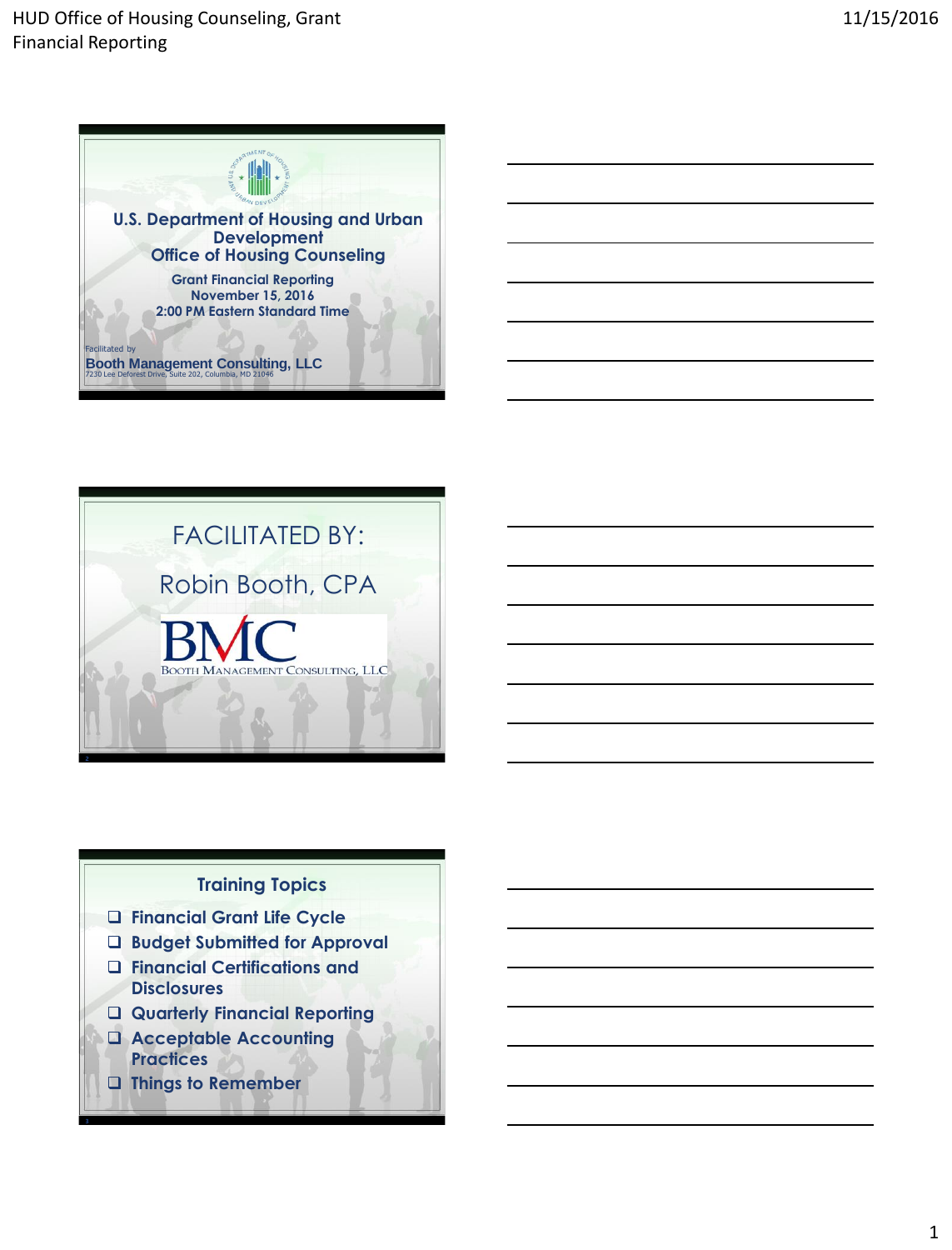









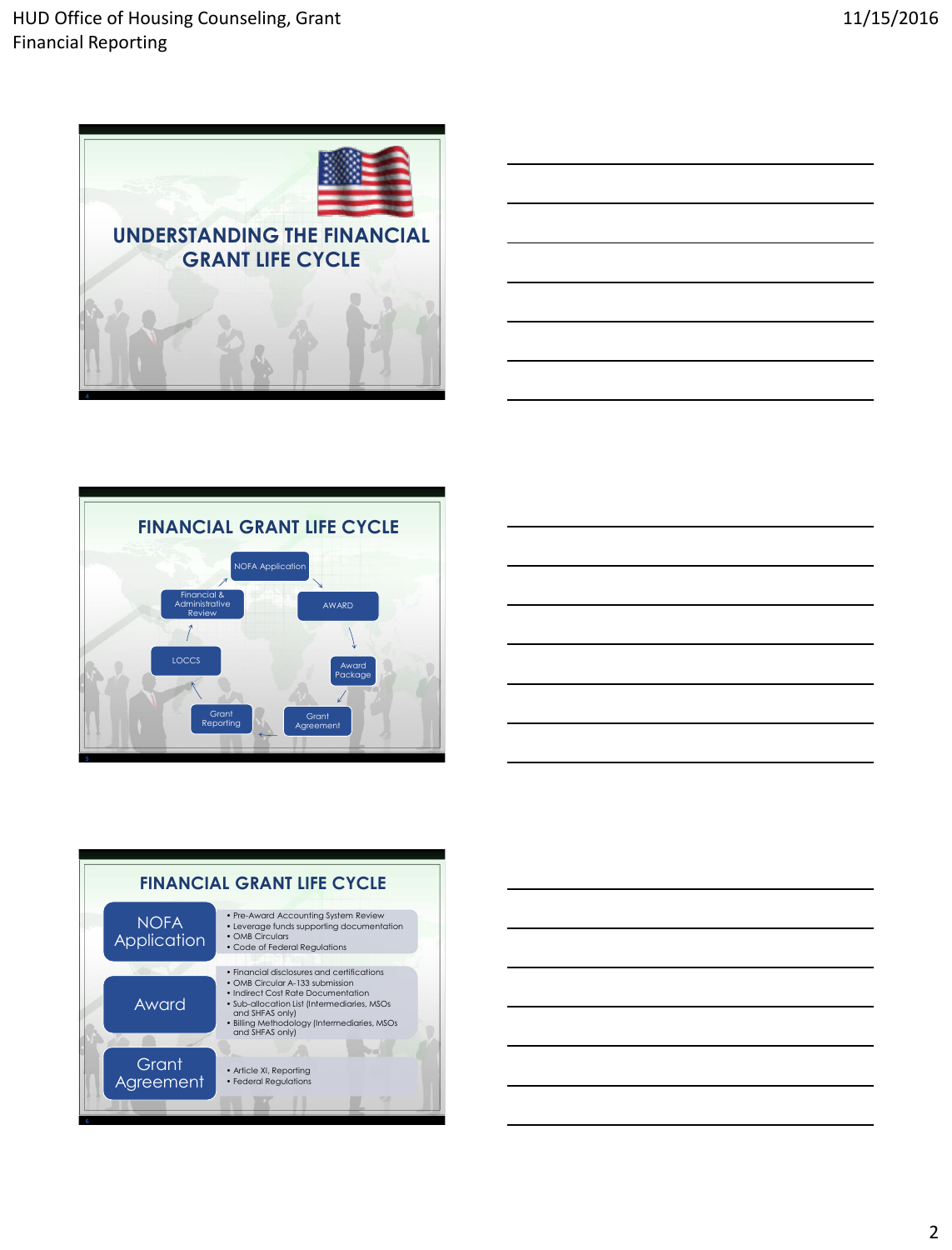







**BUDGET FOR APPROVAL**

- costs
- Assumptions to support budgetary line items:
	- Salaries based on actual amounts to be paid • Administrative salaries must be justified
	- Fringes based on annual amounts
	- Indirect cost Negotiated Indirect Cost Rate Agreement OR indirect cost rate tool to be provided by HUD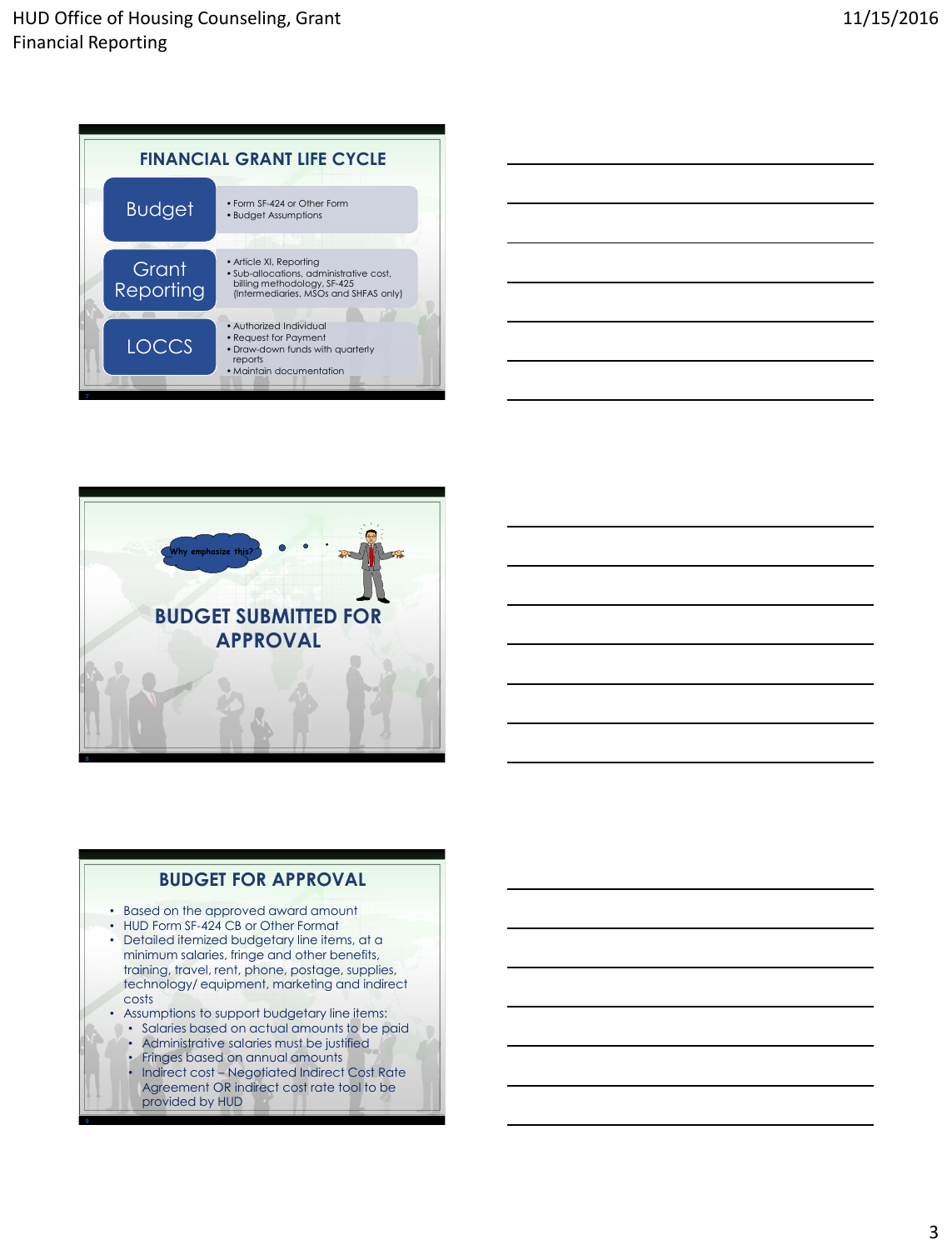## **BUDGET FOR APPROVAL**

- Allowable costs only (OMNI Circular, Subpart E)
- Unless otherwise stated, once submitted is considered the approved budget and draw down request should be based on approved budgetary line items:
	- After approval, request prior approval from HUD under 24 CFR Part 84 for any changes to the budgetary line items
	- Signature and title of authorized person

## **BUDGET FOR APPROVAL**

Additional budget related requirements for Intermediaries, MSOs, and SHFAs must include:

- Updated list of sub-grantees and funded branches and their corresponding sub-allocations
	- If reimbursing sub-grantees and/or branches at a fixed rate per counseling/education activity also have to submit budgets
- A detailed budget accounting for how all administrative funds (funds not passed through)
	- Includes funds for training, travel, salaries and equipment for each quarter and cumulative
	- If reimbursement period is for first two quarters, 3rd quarter budget shall reflect itemized accounting for each period

## **BUDGET FOR APPROVAL**

Additional budget related requirements for Intermediaries, MSOs, and SHFAs must include (continued):

• Billing methodology

• Billing methodology

- Explain clearly the methodology used to reimburse Sub- grantees or branches
- If using formula, indicate hourly rate attributed to Grant or how each cost is calculated for fixed-cost reimbursement
- Explain process to ensure method/ costs used do not exceed actual costs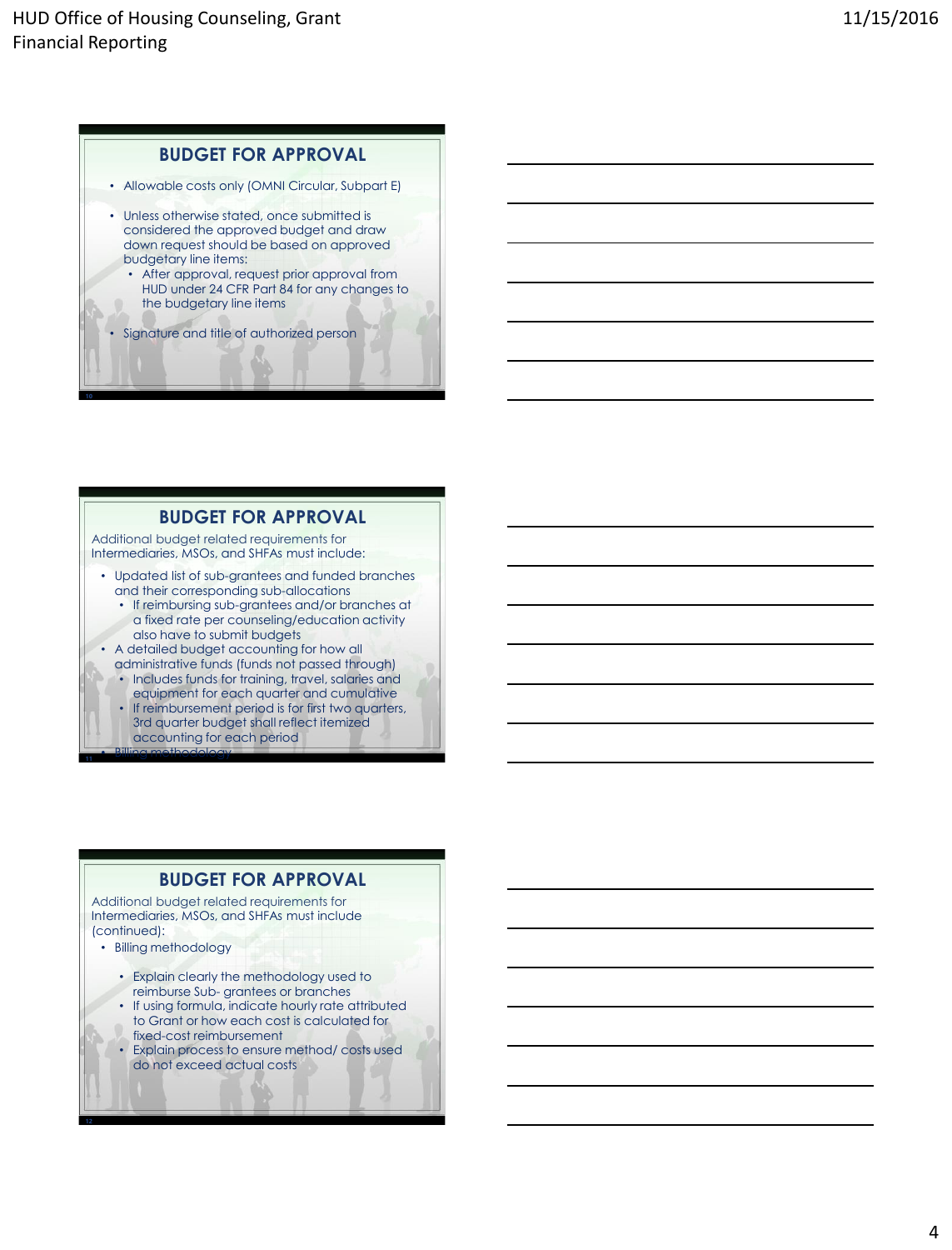



# **Financial Disclosures/Certifications**

Included in the application or as a part of the post-award requirements. Should also be referenced in the grant agreement.

Financial Management • §200.305 of the OMB Omni Circular • Accounting system, including policies and procedures • §200.303 of the OMB Omni Circular • Establish and maintain internal controls Non-Major Non Profit • §200.415 of the OMB Omni Circular • Non-major corporation

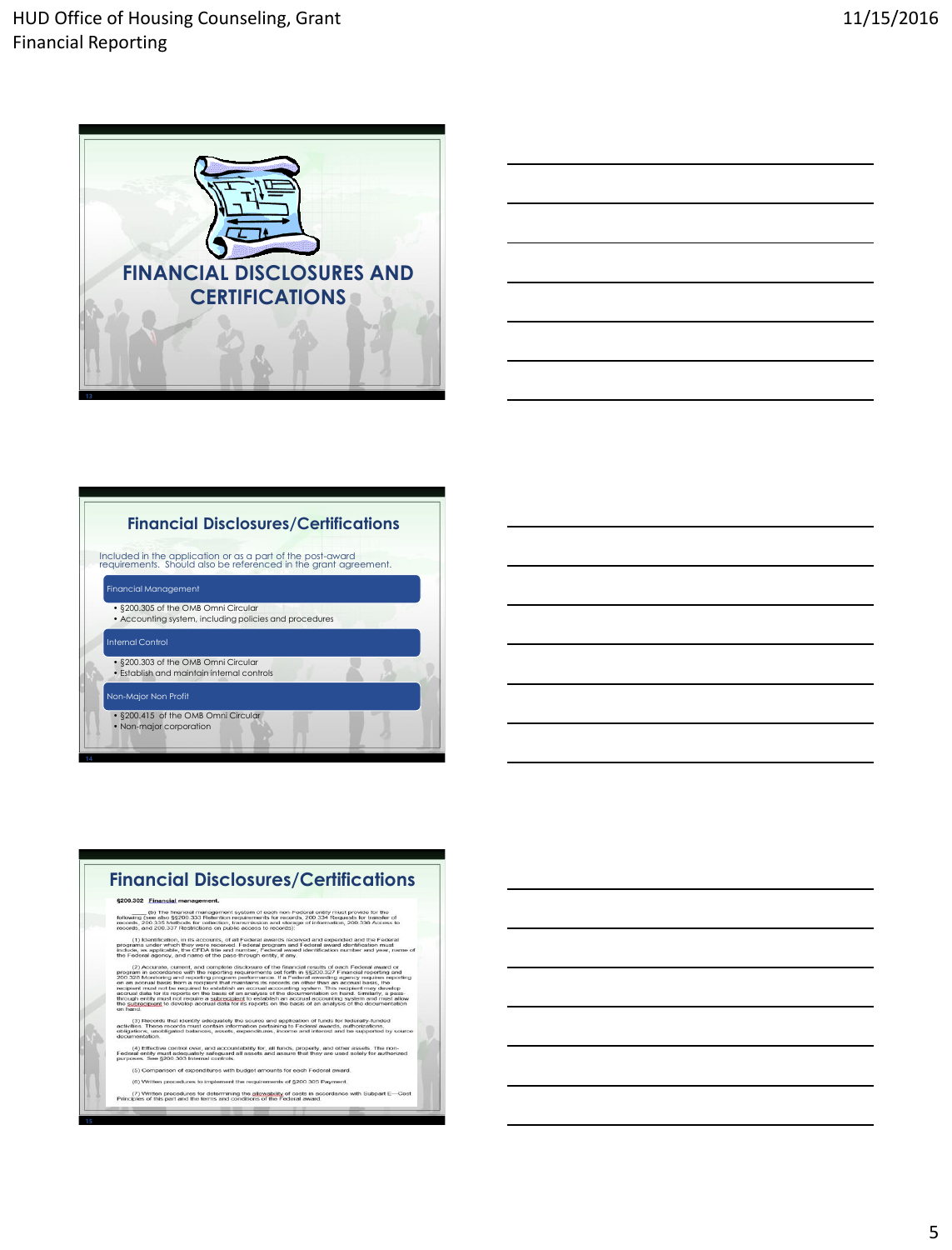



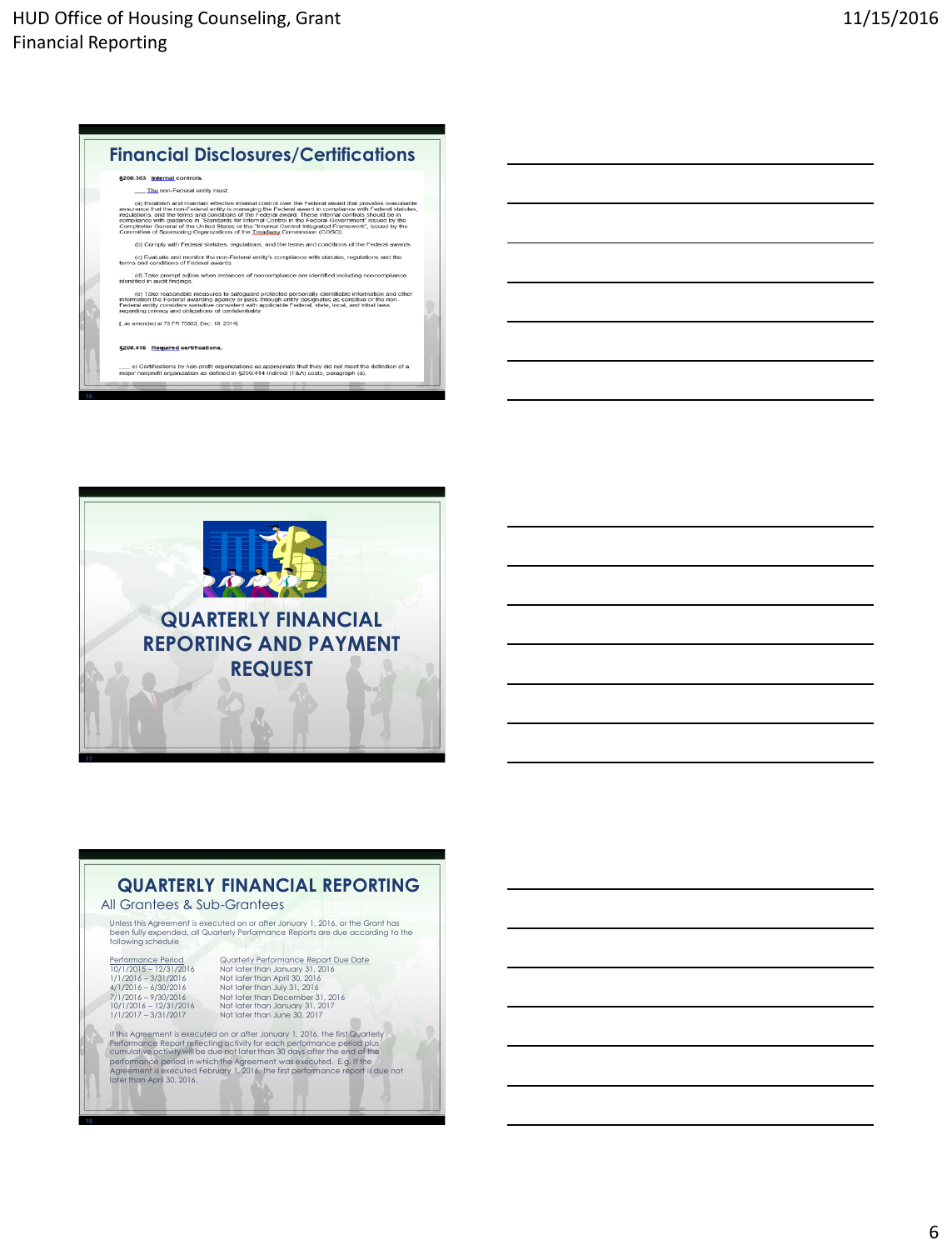#### **QUARTERLY FINANCIAL REPORTING** LHCAs & Sub-Grantees FY16-17 Grant Agreement

- 
- 
- **Francount and cannot not excess actual costs.**<br> **Staffhaung**. Indicate for each relevant counselor and other employee the total number of house being billed to the Grant counselor and other the quarter. For each minimide  $\overline{\mathbf{5}}$ .
- individual whose work time will be rembarised from the Grant, multiply the relevant formula for the spatial contains of the spatial Constant of the spatial of the spatial constant of the spatial constant of the spatial co
- budget submitted at the time of Grant execution must be explained in detail and<br>happroved by the GTR.<br>
Expained, the difference with 2 CF, R<sub>-1</sub> § 200.415(a), included a simple<br>(Septimber) in a convolute of the contract c

- **QUARTERLY FINANCIAL REPORTING**<br>th Sub-grantee and Branch. Grantees must submit a separate report containing the<br>following items. Grantees that manage networks of counseling agencies and absorption<br>direct housing counselin Grantee's name, address, and Grant number as they appear on the Grant document;
	-
	-
	- Intermediaries, SHFAs, MSOs FY16-17 Grant Agreement
	-
	- hous by the relevant hourly rate (see item  $\#3$ ) and indicate the cumulative total and Itemized Ascounting of Actual Costs. Substituted and increase itemized in a second in the committed as a second interaction of  $\pi$  a

## **QUARTERLY FINANCIAL REPORTING**

### All Grantees

- Reporting requirements are detailed in
- Article XI of the Grant Agreement
- Varies depending on grantee type
- Required
- If not requesting payment
- If there is no activity (No Activity Report)
- Submitted to the HUD POC directly
- Once grant has been fully expended, submit a final report to close out the Grant, quarterly financial reporting no longer required.
- Final report due no later than June 30, 2016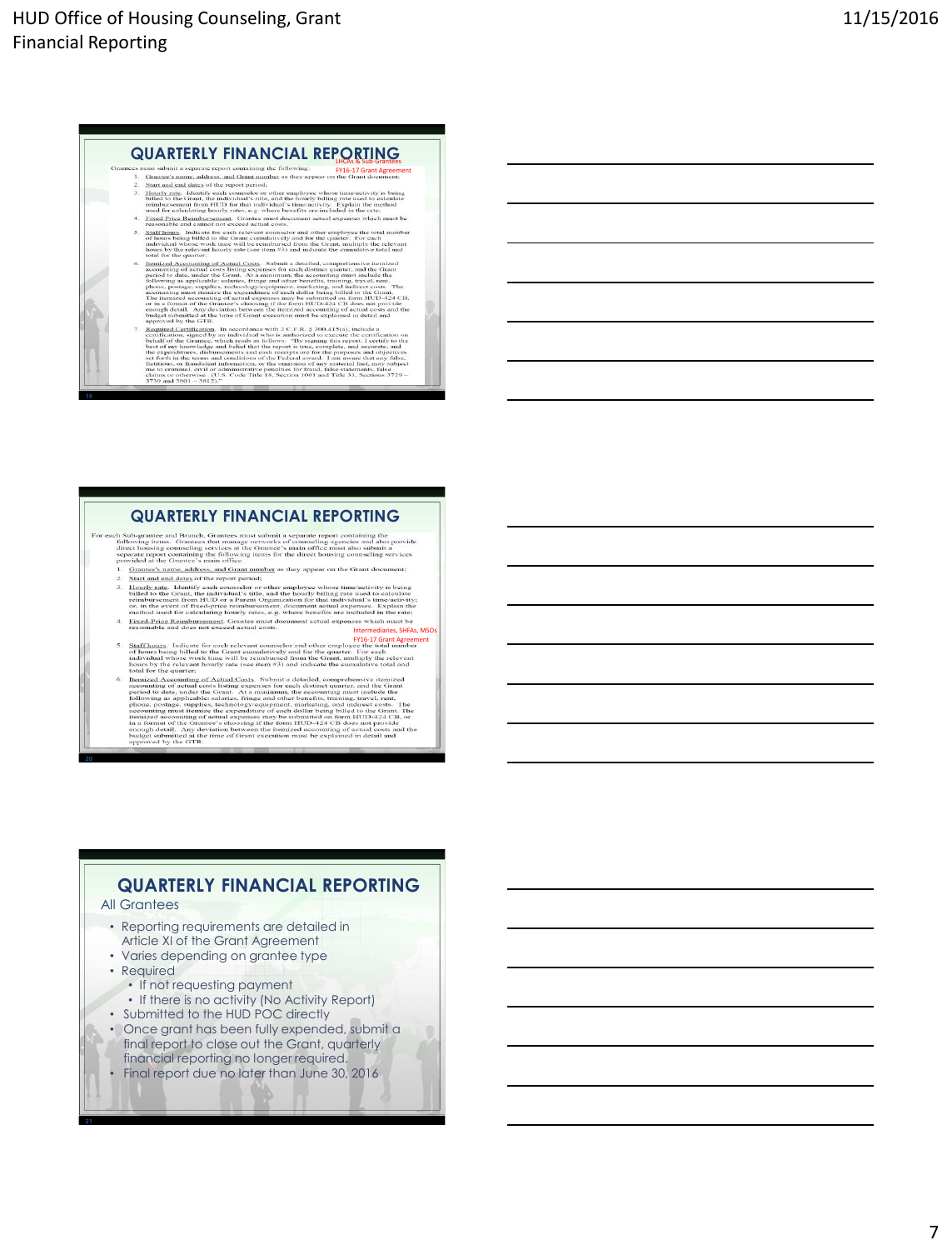## **QUARTERLY FINANCIAL REPORTING**

LHCA & Sub-Grantee Requirements

**Grantees Name, address, and grant number**

• Full legal name used on the grant application) • Notify HUD of any name changes

#### **Start and End Dates**

- Quarter reporting period date, not period of performance
- date • If over multiple quarters, use the actual dates of
- performance through the quarter
- Financial activity should be during those dates.

## **QUARTERLY FINANCIAL REPORTING**

LHCA & Sub-Grantee Requirements

- **Hourly Rate**
- Identify each counselor or other employee whose time/activity is being billed to the grant. Include title and hourly billing rate • In the event of fixed-price reimbursement, document actual
- expenses • Explain methods used to calculate hourly rates segregating direct rate from fringe benefits

#### **Staff Labor Hours**

- Indicate the total number of hours billed to grant cumulatively and for the quarter
- Multiply relevant hours by relevant hourly rate for cumulative and
- quarter totals • Time shall be broken down by type of service provided

#### **Fixed Price Reimbursement** • Grantee must document actual expenses which must be reasonable and cannot not exceed actual costs. **QUARTERLY FINANCIAL REPORTING** All Grantees

- 
- **Itemized Accounting of Actual Costs.**<br>• Detailed, comprehensive itemized accounting of actual costs listing<br>expenses for each distinct quarter, and the Grant period to date, under the **Grant**
- Consistent with approved budgetary line items Any deviation between the itemized accounting of actual costs and the budget submitted at the time of Grant execution must be explained in detail and approved by the GTR.
- A sample template is provided as an attachment to this presentation.
- 
- **Other Requirements**<br>• Written prior HUD approval for all extensions<br>• If amending report, recommend indicating "AMENDED "or<br>• CORRECTED" on the top of report<br>• Signed and dated by authorized individual
-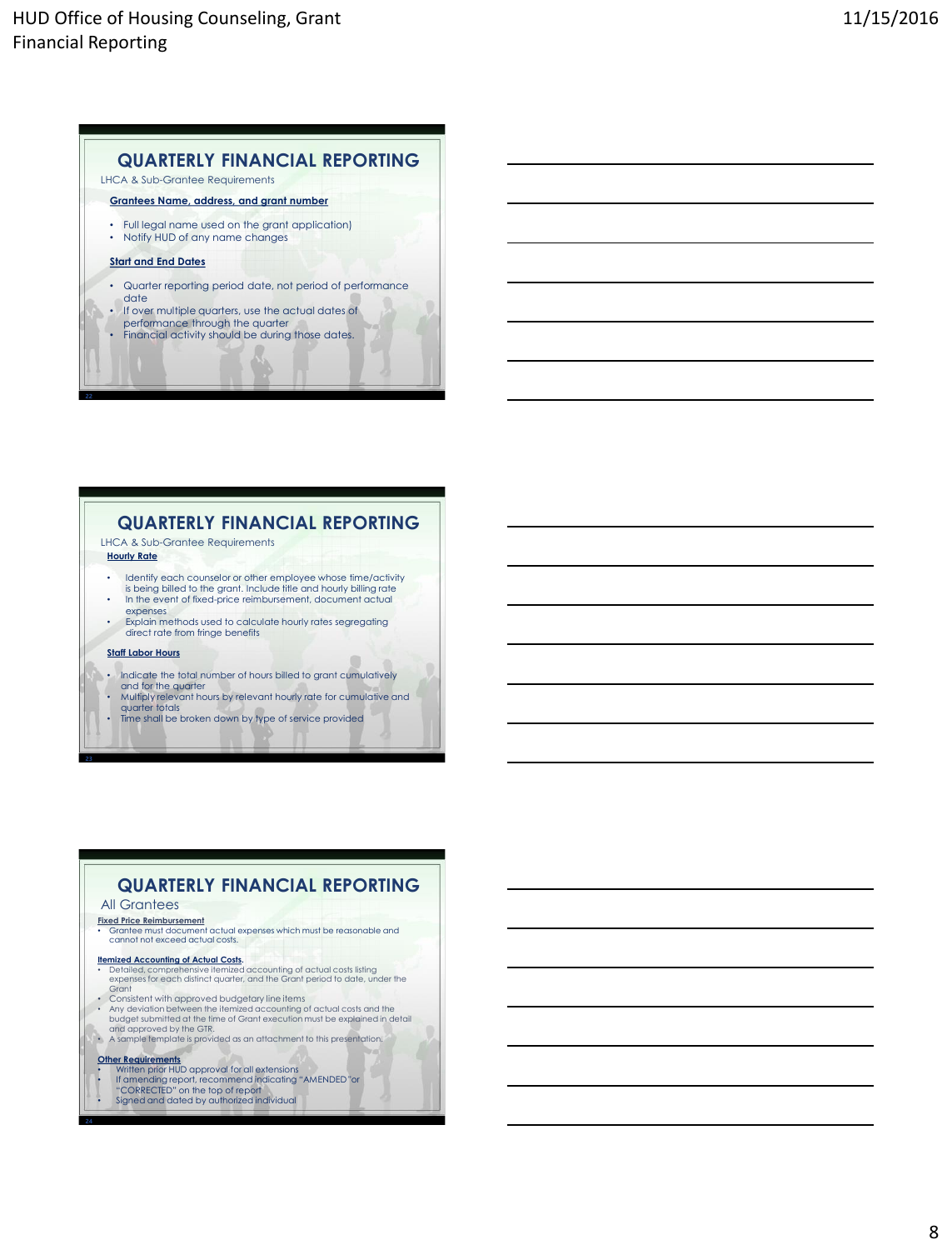### **QUARTERLY FINANCIAL REPORTING**

#### All Grantees

#### **Required Certification**

"By signing this report, I certify to the best of my knowledge and belief that the report is true, complete and accurate and the expenditures, disbursements and cash receipts are for the purposes and objectives set forth in the terms and conditions of the Federal award. I am aware that any false, fictitious, or fraudulent information or the omission of any material fact, may subject me to criminal civil or administrative penalties for fraud, false statements, false claims, or otherwise."

Signed by an individual who is authorized to execute the certification

## **QUARTERLY FINANCIAL REPORTING**

Intermediaries, MSOs and SHFAs

- **Sub-allocations** A listing of:
- All sub-grantees and funded branches and the
- corresponding amounts/allocations • Dun and Bradstreet Universal (DUNS) Identifier number for
- each

#### **Administrative Costs**

- **Detailed budget accounting for all administrative funds,** i.e. funds used to run the program and not passed through to Sub-grantees or branches
- Includes funds for training, travel, salaries and equipment for each quarter and cumulative
- If reimbursement period is for first two quarters, 3rd quarter
	- budget shall reflect itemized accounting for each period

## **QUARTERLY FINANCIAL REPORTING**

#### Intermediaries, MSOs and SHFAs

- **Billing Methodology**
- Should be consistent with the methodology submitted with the approved budget.
- Clearly demonstrate that the agreed upon methodology is being used to charge HUD
- Ensure method/ costs used do not exceed actual costs
- Federal Financial Report
- Summarizes financial data, including program income for each quarter
- Submit to HUD POC
- Access the form and instructions at: [http://www.whitehouse.gov/sites/default/files/omb/assets/](http://www.whitehouse.gov/sites/default/files/omb/assets/gr ants_forms/SF-425.pdf)
- gr ants\_forms/SF-425.pdf or
	- <http://www.archives.gov/nhprc/pdfs/sf-425-fillable.pdf>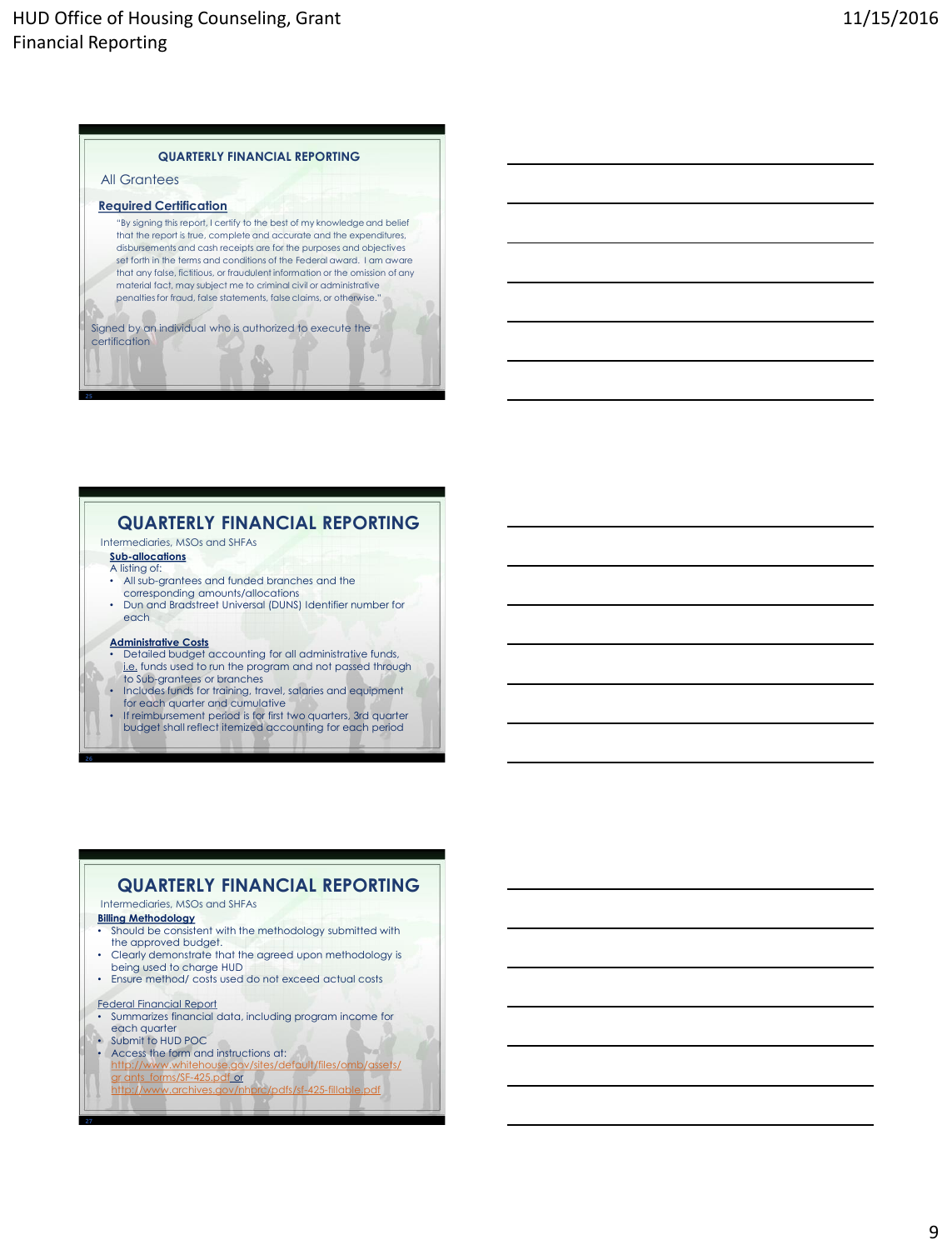



### **BEST PRACTICES**

#### All Grantees

- Financial Management system in compliance with Section 200.302 of the OMB Omni Circular
- Accounting Basis
	- If accrual basis, grant reporting in the system should also be on an accrual basis. • If cash basis, must still maintain grant financial information on the
- accrual basis outside of the system • Each grant must be accounted for separately in the accounting
- system
- Maintain supporting documentation for all charges to HUD grant
- Reconcile accounting general ledger to requests for payments, SF-425<br>|f| applicable), and cumulative total for final quarterly report.<br>• Documented policies and procedures for key financial areas
- 
- Communication between the program area and accounting
- Strong internal control policies and procedures

## **BEST PRACTICES**

#### Intermediaries, MSOs and SHFAs

- Ensure all financial reporting requirements in the HUD grant agreement flow down to the sub-grant agreements, etc.
- Properly monitor the timely submission of all financial reporting requirements by sub-grantees/branches • Review the financial reports for accuracy and
- completeness and required immediate corrective actions.
- Provide examples/templates for reporting for consistency and comparability purposes.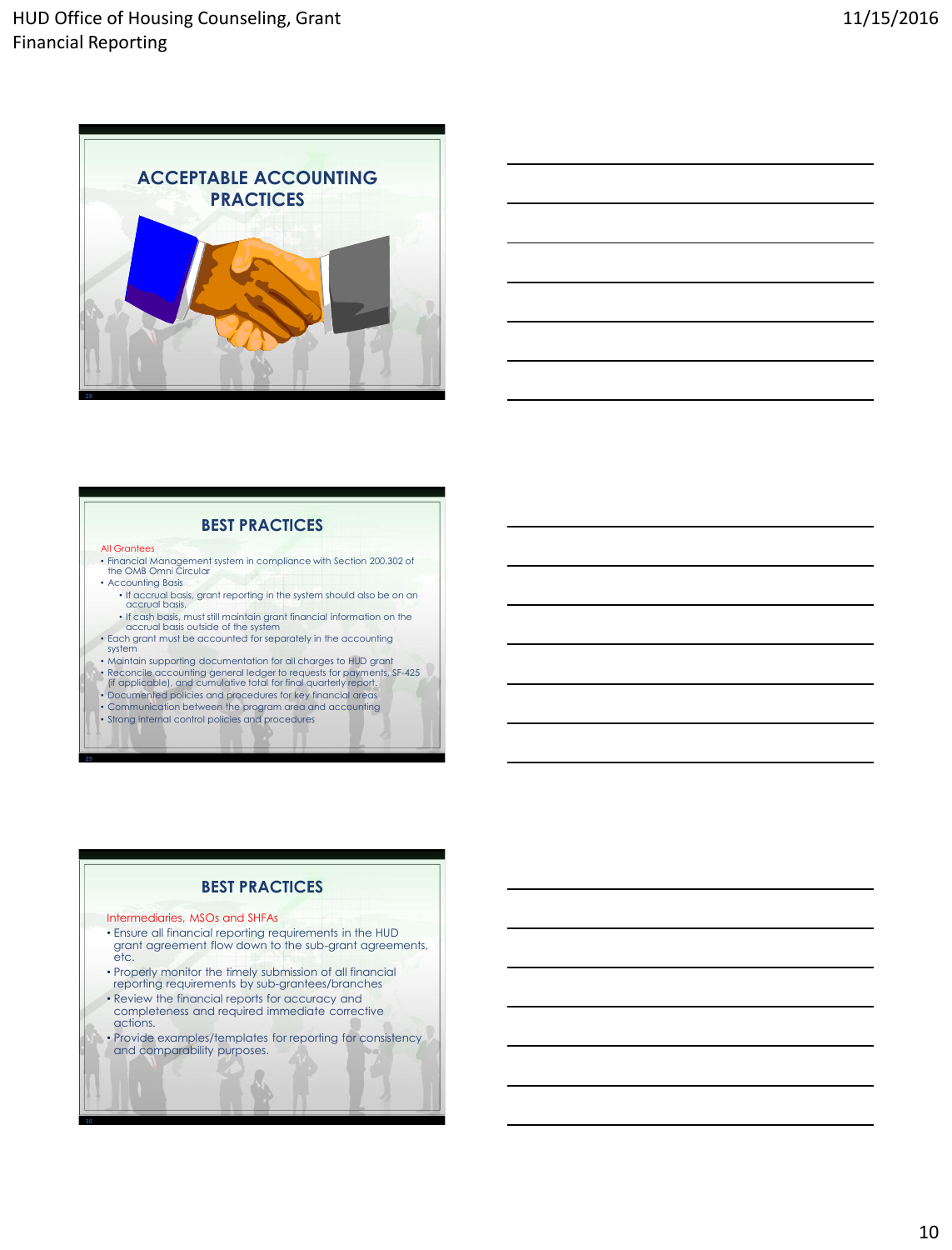



## **Frequently Asked Questions**

**Q1.** Who is required to submit Standard Form 425 (SF-425), Federal Financial Report (FFR) and can sign the quarterly report?

**A1.** As indicated in the HUD grant agreement, Intermediaries, State Housing Agencies (SHAs)<br>and Multi State Agencies (MSOs) are required to submit quarterly FFRs. The person signing the<br>quarterly report should be the gran

**Q2.** Are Federal grantees that expend less than \$750K in Federal funds required to submit independent audited financial statements?

**A2.** HID Handbook 7610.1-ReV 5, Section M, states that "Housing Counseling participants that  $\Delta$  of other speed of social conductions and the properties and the properties and the properties and the properties and the pr -15

ß

# **Frequently Asked Questions**

**Q3.** I am a pass-through (Parent) entity, am I required to accrue for costs incurred by my sub-grantees in my accounting system on a monthly basis?

**A3.** Pass-through entities should account for the payments made to its sub-grantees in<br>general. In almost every case, pass-through entities, will not have the knowledge of<br>the accruals made by its sub-grantees to be able end closing process and should ensure that all costs are accounted for prior to submitting their final reports.